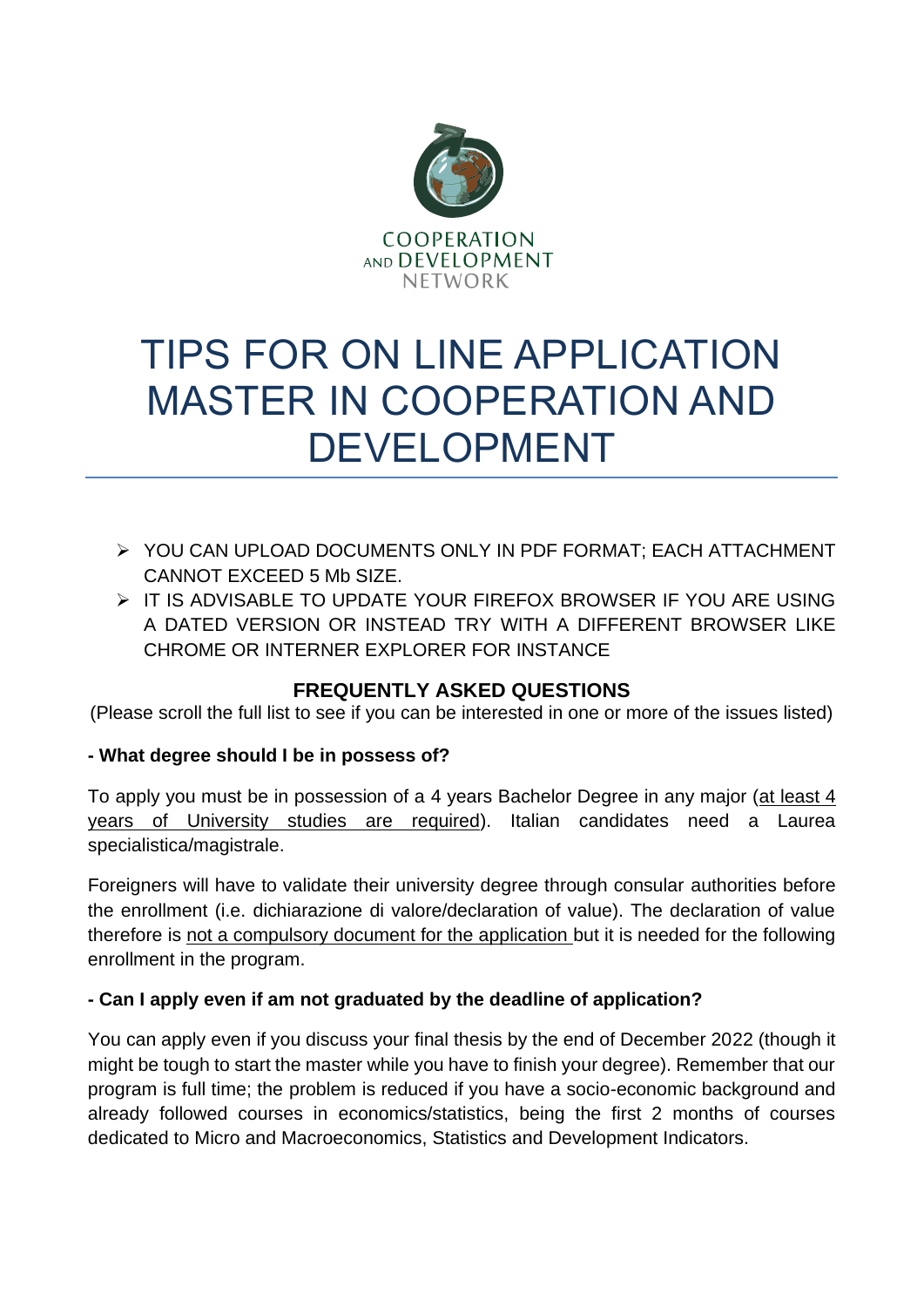# **- Do I have to pay for applying to the Master Program?**

Yes, the University of Pavia requires the payment of 35,00 euro of "application contribution" to all the applicants. Please note that:

• **The payment must be done through a** CREDIT CARD on PagoPA (please follow the instructions [here\)](mailto:http://www.cooperationdevelopment.org/wp-content/uploads/2020/05/PagoPAENGLISHdef.pdf).

# **- Should I include a specific English proficiency certificate? Does it have to show a minimum score? What can I do if I don't have an English proficiency certificate?**

No, any language certificate is needed for the application. The language competence has to be shown in the curriculum. In case of pre-selection, the interview will be fully held in English.

# **- Should all the application documents be presented in English?**

Yes. We can only accept that the reference letters by Italian referees are written in Italian.

# **- Who should write the Reference letter and to whom should I address it?**

A reference letter can be written from a university professor, an employer, a responsible of NGO or International Organization where a student might have spent a period of work/formation. For Italian referees the letters can be presented in the Italian language as well. The reference letter can simply be headed to the Director of the Master in Cooperation and Development.

## **- Where should I post the application for Master CD?**

Applications can be accepted ONLY on line, through the link made available in the Master website.

## **- How does the selection process take place and how long does it last?**

The first selection will be based on the application documents (CV, transcripts and academic career, language knowledge etc…) and the pre-selected applicants will be notified if they can access the subsequent phase of selection which consists of an interview (month of July). The interview will be held as an online call for overseas students (unless a candidate is available in the Italian territory at the moment of the preselection) while Italian pre-selected candidates will be invited in Pavia at Collegio Borromeo (Piazza Collegio Borromeo 9 – 27100 Pavia). The selection process will last 1 month approximately.

# **DUE TO THE HIGH NUMBER OF APPLICANTS ONLY SELECTED STUDENTS WILL BE NOTIFIED ABOUT THEIR SUCCESSFULL RESULT.**

## **- Is there any age limit for the program?**

No, there is no age limit

## **- Is the master full time? When do lessons take place?**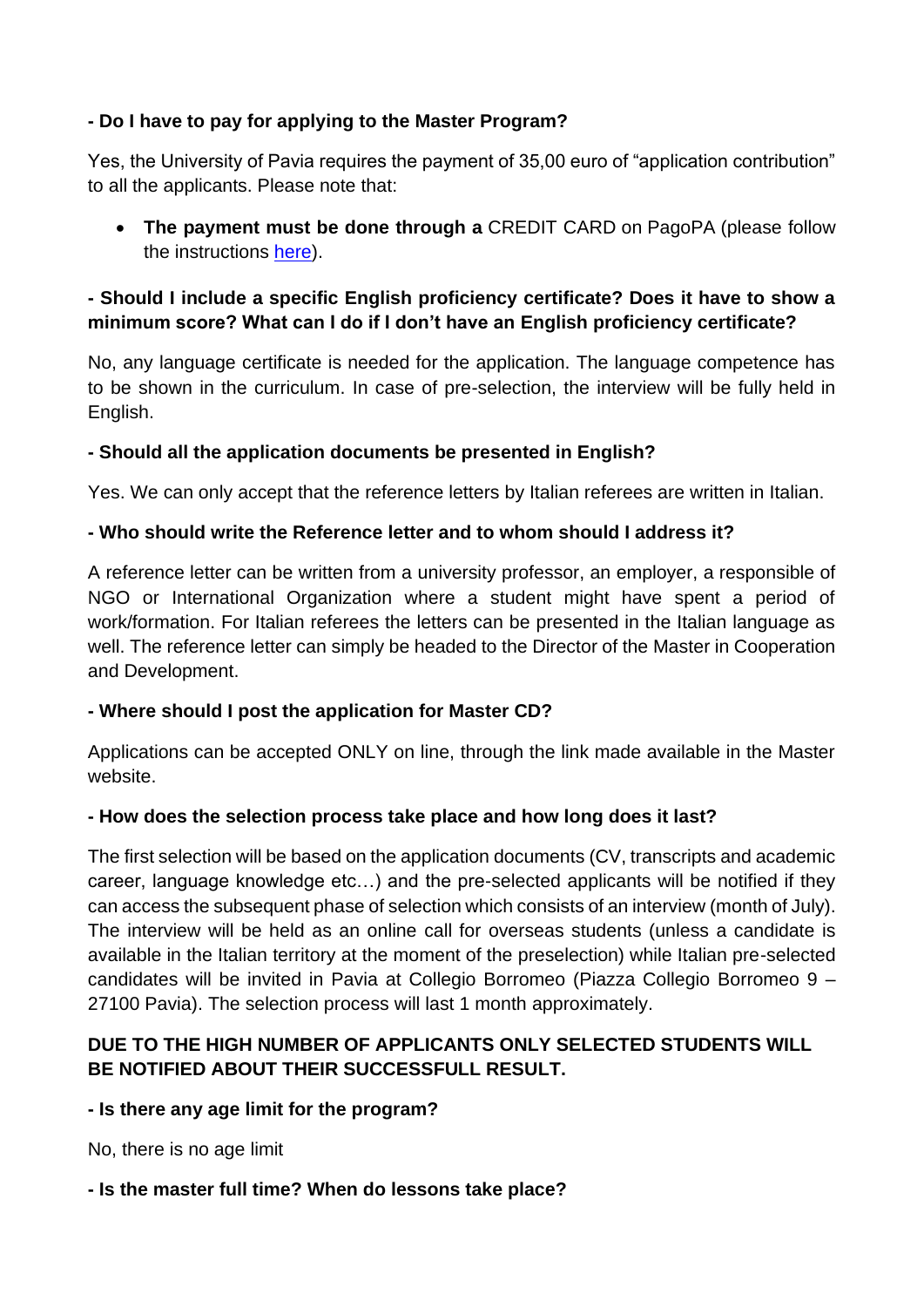The residential courses provide 500 teaching hours within a full-time program held in class at Collegio Borromeo in Pavia. There are interruptions for Christmas, Easter and a certain number of public holidays. Classes start in November 2022 and conclude in June 2023. Lessons take place from Monday to Friday from 9:00 till 16:00 plus a certain number of afternoons for courses, conferences, working groups and tutorials.

## **- What are the subjects taught?**

You can refer to the Student Guide for this and to the website where you can find structure and aim of the program.

# **-With reference to the scholarships available, in many cases, in NON-EU countries, no documents such as income statements are issued. How can I declare my financial situation?**

If you are applying for a scholarship, you should specify it in the [application form,](mailto:http://www.cooperationdevelopment.org/wp-content/uploads/2020/04/Application-form.pdf) that is part of the documents you have to insert your online application. You can apply to a scholarship inserting the most complete and accurate information you have your economic/income situation. If you don't have income statements, you could show pay slips (yours and of your relatives), other kind of declaration issued by the bank, on other scholarship you might have beneficiated of in the past (university etc…), declaration of your employer, family statement showing the number of persons that compose your family, self-declaration on the motivations for which you ask to be considered for a scholarship.

# **BEWARE THAT IF YOU ASK FOR A SCHOLARSHIP YOU ARE OBLIGED TO PROVIDE THE MOST ACCURATE AND COMPLETE INFORMATION ON YOUR INCOME SITUATION. OTHERWISE, YOU MIGHT LOSE THE OPPORTUNITY TO GET IT.**

# **- What does the total waiving of fees (or partial waiving of fees) indicated in the Admission page of the website include?**

Total waiving of fees means that a student is waived the total amount corresponding to the fees (8.000,00 euro). Partial waiving of fees means that a student is waived half of the fees (4.000,00). FEES INCLUDE the following benefits: • tuition fee • attendance to regular program classes and seminars • tutorship internship & vocational guidance • teaching material • free access to computer rooms and libraries. FEES DO NOT INCLUDE: accommodation costs, living costs, any other expenses that are not listed in the paragraph FFFS INCLUDE.

# **- What is the Institution/University organizing the Master program in Cooperation and Development? What Institution/University does issue the diploma?**

The Master Program is organized by the University of Pavia in collaboration with the three Italian NGOs COOPI, CISP and VIS. The diploma is issued by the University of Pavia (UNIPV).

**- Is the Master officially recognized in Italy and abroad?**